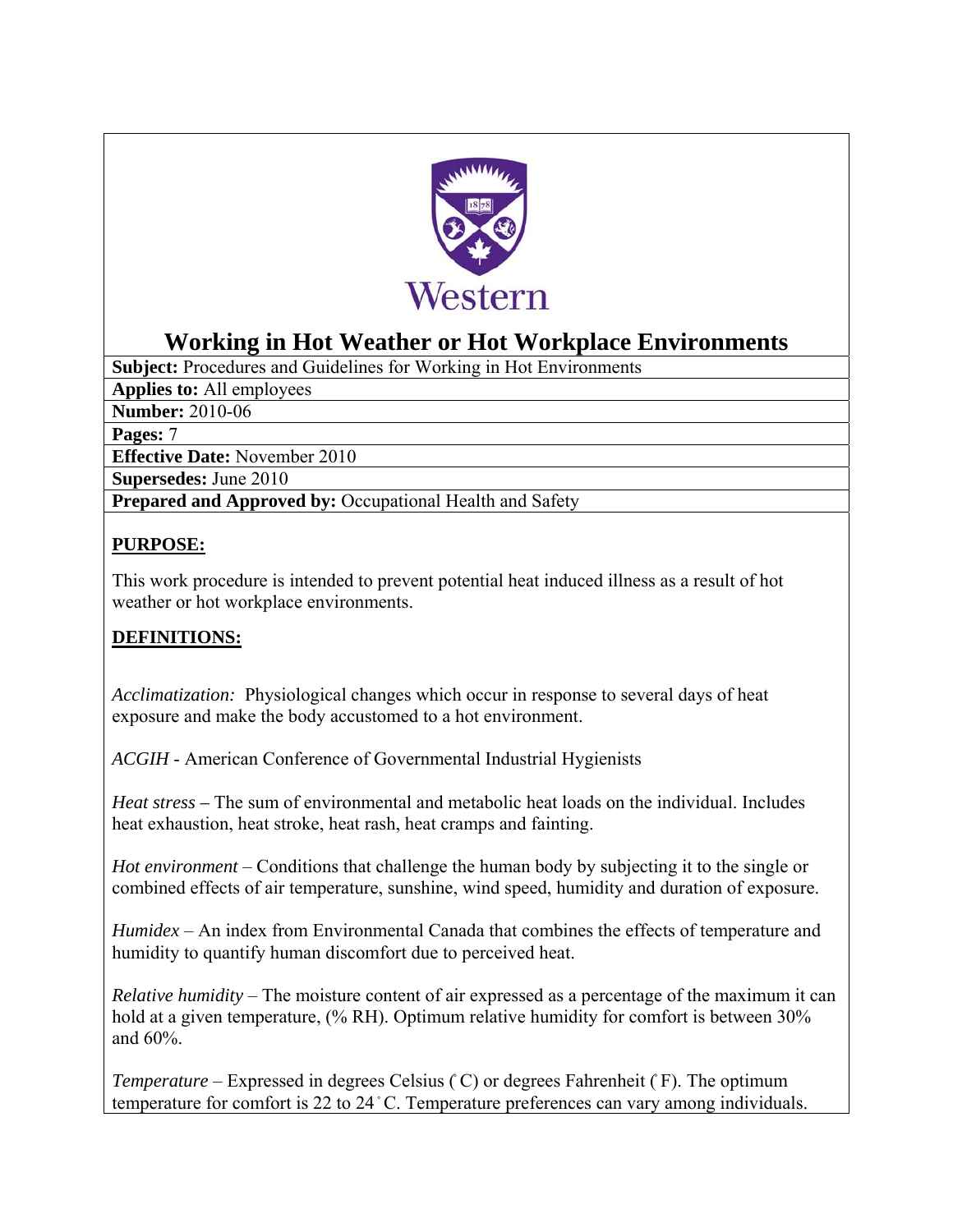## **APPLICATION:**

This procedure applies to any worker who may work in hot weather or hot workplace environments. The following parameters will serve as triggers to implement this procedure:

- When the Humidex reaches or exceeds 35, or
- When air temperature reaches  $32^{\circ}$ C or higher.

These parameters will also serve as indicators that measurements of workplace temperatures and Humidex are to be determined every 30 minutes to aid in administering proper controls.

### **RESPONSIBILITIES:**

All University employees who are required to perform work in hot environments must be familiar with and comply with this work procedure. Supervisors must ensure proper work practices, administrative and engineering controls and applicable measures in this work procedure are implemented for the protection of workers.

### **TRAINING REQUIRED:**

Supervisors must ensure that workers are provided with training. Worker will be able to:

1. Recognize causes, signs and symptoms of heat stress and heat induced illness (sunburn, contact burns, fatigue, distraction, etc.)

2. Identify factors that increase the risk of heat induced illness including medications, medical conditions etc.

3. Understand controls and preventative measures of heat induced illness.

3. Understand controls and preventative measures of heat induced illness. 4. Identify first aid response and procedure for getting medical attention for heat induced illness.

Refresher training should happen annually. The training will be offered by Occupational Health and Safety in the spring of each year.

### **PROCEDURE:**

1. As a practical applied process, the supervisor must adhere to the following procedure when assigning work, to determine what controls need to be implemented and communicated with worker(s):

a) Use a regular thermometer and an accurate humidity meter

b) Measure the actual air temperature and humidity in the intended work area

c) Refer to Environment Canada Humidex Chart (Table 1) to determine the Humidex level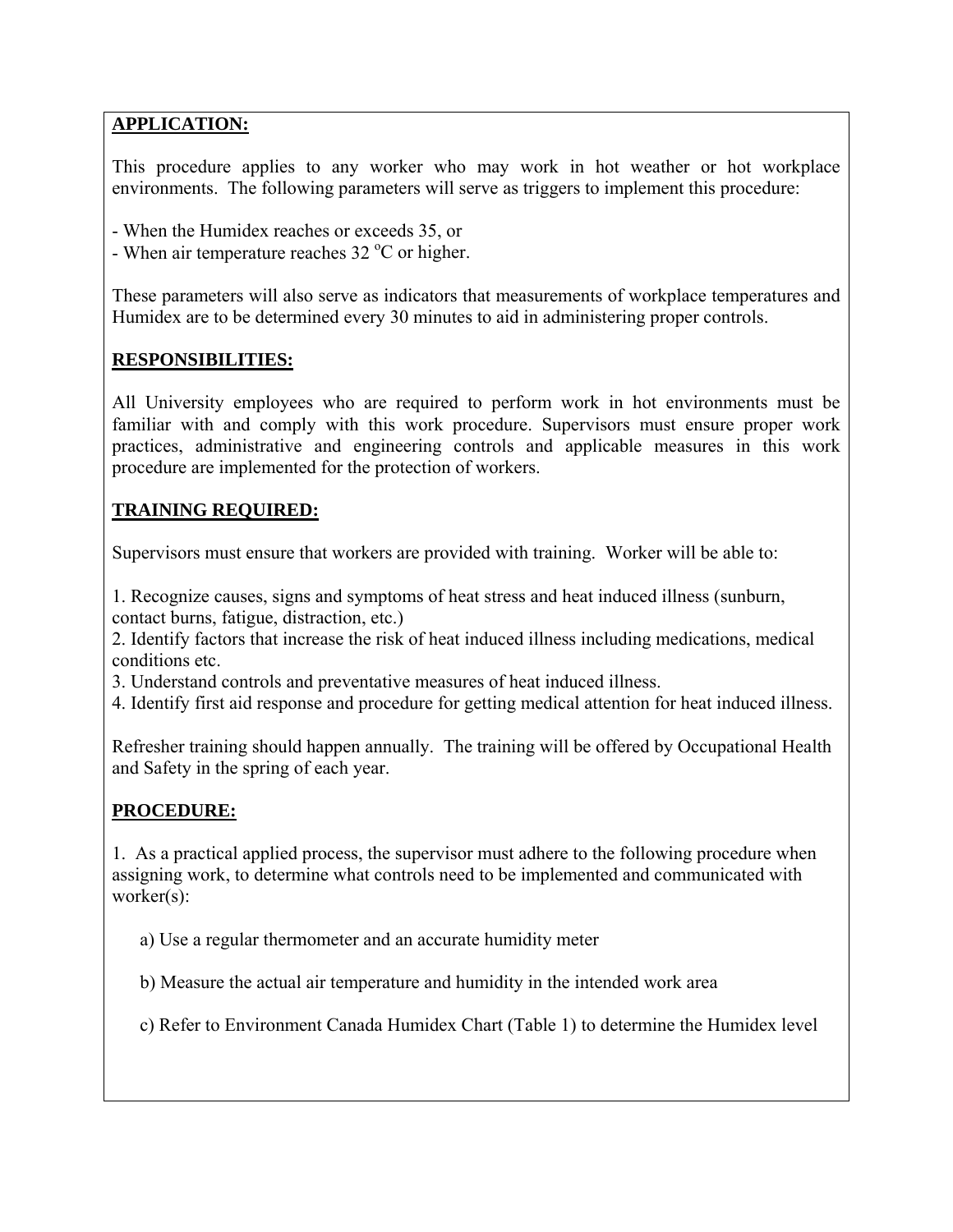| d) Classify the work: |                                                                        |  |  |  |  |  |  |
|-----------------------|------------------------------------------------------------------------|--|--|--|--|--|--|
|                       | <b>Examples</b>                                                        |  |  |  |  |  |  |
| Rest                  | Sitting (quietly or with moderate arm movement)                        |  |  |  |  |  |  |
| Light Work            | Sitting or standing to control machines, performing light hand or arm  |  |  |  |  |  |  |
|                       | work (eg. Using a table saw); occasionally walking; driving            |  |  |  |  |  |  |
| Moderate Work         | Walking about with moderate lifting and pushing or pulling; walking at |  |  |  |  |  |  |
|                       | moderate pace; eg. Scrubbing in a standing position.                   |  |  |  |  |  |  |
| Heavy Work            | Pick and shovel work; digging; carrying; pushing/pulling heavy loads;  |  |  |  |  |  |  |
|                       | walking at fast pace; eg. Carpenter sawing by hand.                    |  |  |  |  |  |  |
| Very Heavy Work       | Very intense activity at fast to maximum pace; eg. Shoveling wet sand  |  |  |  |  |  |  |

- e) Based on the determined Humidex Level and the work classification, administer controls as outlined in Table 2.
- f) Enter all readings in the "Field Temperature and Humidity Measurements" form (attached).

 Upon completion of the work, the supervisor of the work will be responsible for submitting the Form to the Facilities Safety Coordinator, OHS, for filing for a minimum period of two years.

g) Clothing and Personal Protective Equipment:

Personal Protective Equipment must be worn as required by the task being performed. If possible, workers should wear light clothing that allows air to move freely and sweat to evaporate. For workers who wear cotton overalls on top of summer clothes, add  $5^{\circ}$ C Humidex to the workplace Humidex measurement. For different clothing configurations, estimate correction factor by comparing them to cotton overalls (eg. gloves, hard hat, apron, protective sleeves might be equivalent to a little less than half the evaporation resistance as overalls, so add 1  $\rm{^{\circ}C}$  or 2  $\rm{^{\circ}C}$ Humidex)

If a hard hat is not required, the worker should wear a light coloured hat preferably with a big rim to provide maximum shading. Sunglasses with a UVA and UVB protection should be worn as well as sunscreen with a sun protection factor (SPF) of at least 30 which should be applied regularly. If applicable, appropriate apparel to prevent burns from hot conductive or radiant materials should be worn.

2. Work in hot environments should not be conducted alone. A buddy system should be used to monitor symptoms of heat related illness and ensure adherence to the program (i.e. taking water breaks).

3. Jobs requiring heavy work should be scheduled at cooler times of the day.

4. In situations such as heat waves (3 or more days of temperatures of  $32^{\circ}$ C or more) where the worker will be working continuously in a hot environment, supervisors are responsible for ensuring their workers are acclimatized based on the following criteria: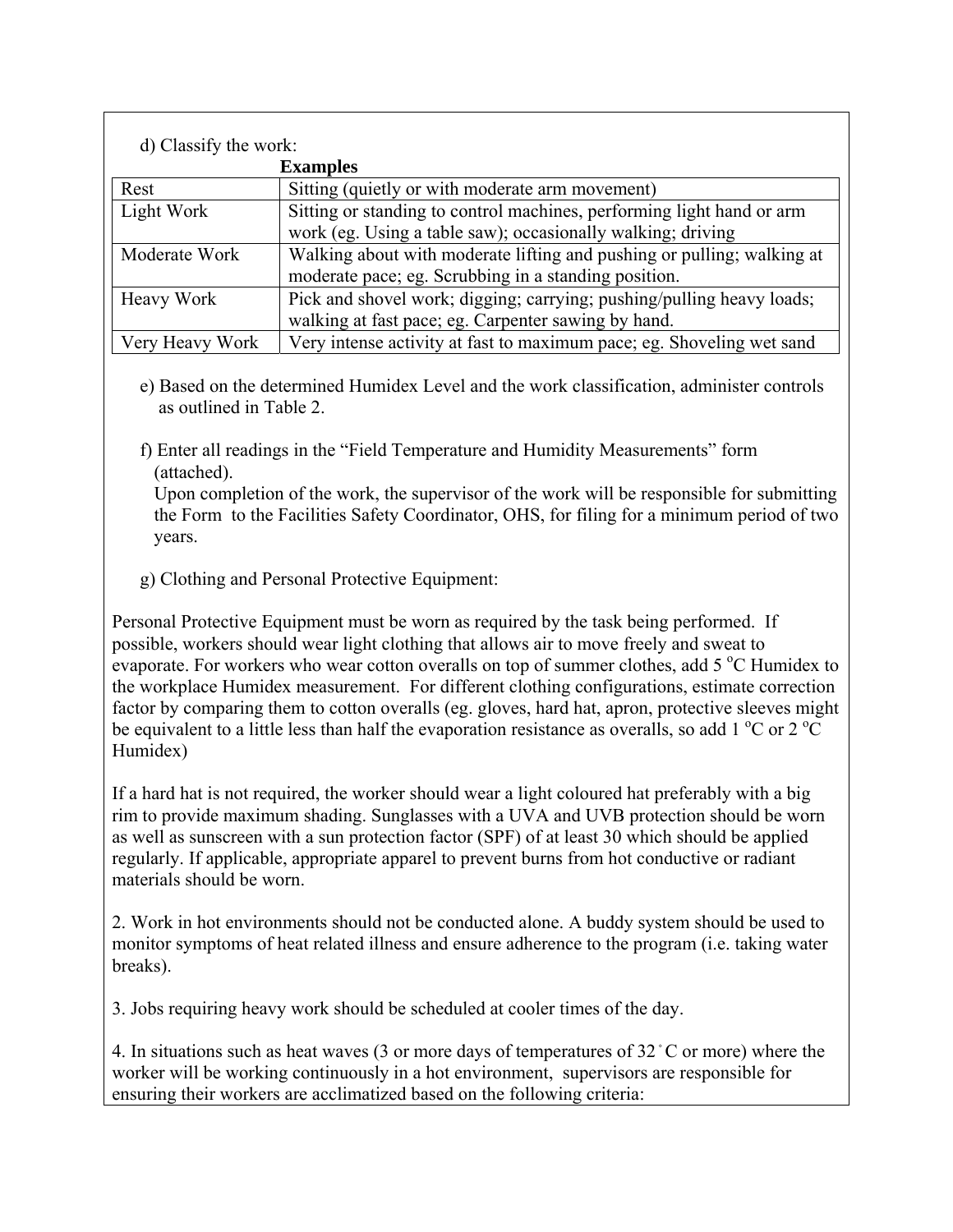- If the worker is experienced on the job, their time in hot environments must be limited to 50% of the shift on the first day, 60% of the shift on the second day and 80% of the shift on the third day. On the forth day a full shift can be worked.
- If the worker is not experienced on the job they should spend 20% of their time working in hot conditions on the first day and increase their time by 20% each subsequent day.

5. When applicable, reduction of physical demands of work tasks should be done through mechanical assistance where possible (hoist, carts, etc.).

6. Workers will be provided with water or other fluids and be reminded to drink a cup approximately every 20 minutes.

7. Workers should take more frequent and longer breaks if possible in shaded and cooler areas.

8. Workers with heat stress symptoms will receive first aid care and referred to Workplace Health if necessary based on symptoms and severity of their heat stress.

To review the WSIB Heat Stress Awareness Guide, please click on this link:

http://www.wsib.on.ca/files/Content/PreventionHSGuide/HeatStressGuide.pdf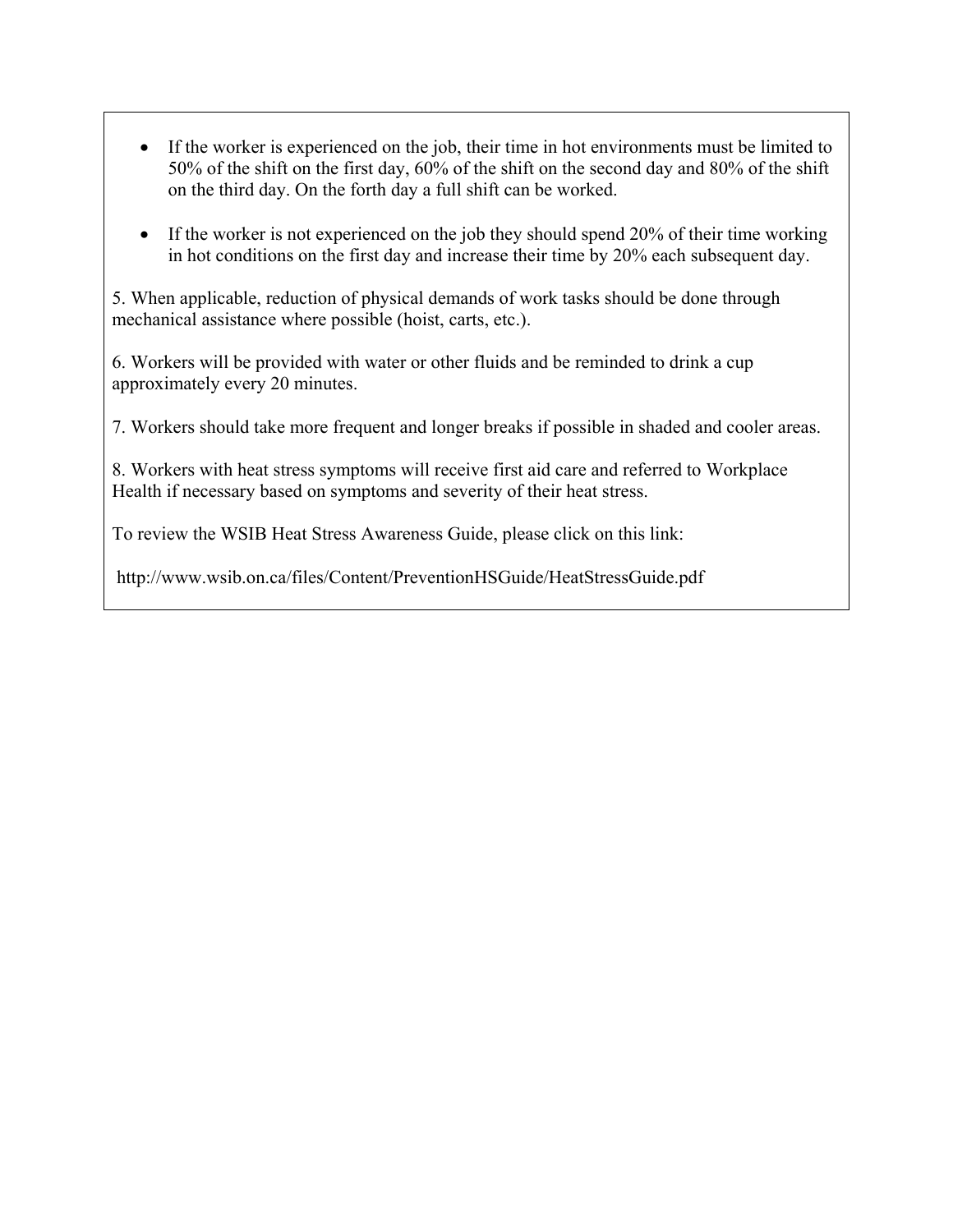## **TABLE 1**

#### **Hum** Mex H eat Stress R,espons.e **Plan**

|                 | Relative Humidty (RH) (in %)                                |                  |        |                      |    |    |    |    |                                                             |    |    |    |    |    |    |    |    |         |     |                 |
|-----------------|-------------------------------------------------------------|------------------|--------|----------------------|----|----|----|----|-------------------------------------------------------------|----|----|----|----|----|----|----|----|---------|-----|-----------------|
| Temp (in $°C$ ) | 100%                                                        |                  |        |                      |    |    |    |    | 95% 90% 85% 80% 75% 70% 65% 60% 55% 90% 45% 40% 35% 30% 25% |    |    |    |    |    |    |    |    | 20% 15% | 10% | Temp (in $°C$ ) |
| 49              |                                                             |                  |        |                      |    |    |    |    |                                                             |    |    |    |    |    |    |    |    |         | 50  | 49              |
| 48              |                                                             |                  |        |                      |    |    |    |    |                                                             |    |    |    |    |    |    |    |    |         | 49  | 48              |
| 47              |                                                             |                  |        |                      |    |    |    |    |                                                             |    |    |    |    |    |    |    |    | 50      | 47  | 47              |
| 46              |                                                             |                  |        |                      |    |    |    |    |                                                             |    |    |    |    |    |    |    |    | 49      | 46  | 46              |
| 45              | NEVER IGNORE ANYONE'S SYMPTOMS DESPITE YOUR MEASUREMENTS!!! |                  |        |                      |    |    |    |    |                                                             |    |    |    |    |    |    |    | 50 | 47      | 45  | 45              |
| 44              | Humidex                                                     |                  | Action |                      |    |    |    |    |                                                             |    |    |    |    |    |    |    | 49 | 46      | 43  | 44              |
| 43              | $45+$                                                       | stop work        |        |                      |    |    |    |    |                                                             |    |    |    |    |    |    | 49 | 47 | 45      | 42  | 43              |
| 42              | $43 - 44$                                                   | 45 min/hr relief |        |                      |    |    |    |    |                                                             |    |    |    |    |    | 50 | 48 | 46 | 43      | 41  | 42              |
| 41              | $40 - 42$                                                   | 30 min/hr relief |        |                      |    |    |    |    |                                                             |    |    |    |    |    | 48 | 46 | 44 | 42      | 40  | 41              |
| 40              | $38 - 39$                                                   | 15 min/hr relief |        |                      |    |    |    |    |                                                             |    |    |    |    | 49 | 47 | 45 | 43 | 41      | 39  | 40              |
| 39              | $34 - 37$                                                   |                  |        | warning & more water |    |    |    |    |                                                             |    |    |    | 49 | 47 | 45 | 43 | 41 | 39      | 37  | 39              |
| 38              | $30 - 33$                                                   | alert & water    |        |                      |    |    |    |    |                                                             |    |    | 49 | 47 | 45 | 43 | 42 | 40 | 38      | 36  | 38              |
| 37              | $25 - 29$                                                   | water as needed  |        |                      |    |    |    |    |                                                             |    | 49 | 47 | 45 | 44 | 42 | 40 | 38 | 37      | 35  | 37              |
| 36              |                                                             |                  |        |                      |    |    |    |    | 50                                                          | 49 | 47 | 45 | 44 | 42 | 40 | 39 | 37 | 35      | 34  | 36              |
| 35              |                                                             |                  |        |                      |    |    |    | 50 | 48                                                          | 47 | 45 | 43 | 42 | 40 | 39 | 37 | 36 | 34      | 33  | 35              |
| 34              |                                                             |                  |        |                      |    |    | 49 | 48 | 46                                                          | 45 | 43 | 42 | 40 | 39 | 37 | 36 | 34 | 33      | 31  | 34              |
| 33              |                                                             |                  |        |                      | 50 | 48 | 47 | 46 | 44                                                          | 43 | 41 | 40 | 39 | 37 | 36 | 34 | 33 | 32      | 30  | 33              |
| 32              |                                                             |                  | 50     | 49                   | 48 | 46 | 45 | 44 | 42                                                          | 41 | 40 | 38 | 37 | 36 | 34 | 33 | 32 | 30      | 29  | 32              |
| 31              | 50                                                          | 49               | 48     | 47                   | 45 | 44 | 43 | 42 | 40                                                          | 39 | 38 | 37 | 35 | 34 | 33 | 32 | 30 | 29      | 28  | 31              |
| 30              | 48                                                          | 47               | 46     | 44                   | 43 | 42 | 41 | 40 | 39                                                          | 37 | 36 | 35 | 34 | 33 | 31 | 30 | 29 | 28      | 27  | 30              |
| 29              | 46                                                          | 45               | 43     | 42                   | 41 | 40 | 39 | 38 | 37                                                          | 36 | 35 | 33 | 32 | 31 | 30 | 29 | 28 | 27      | 26  | 29              |
| 28              | 43                                                          | 42               | 41     | 40                   | 39 | 38 | 37 | 36 | 35                                                          | 34 | 33 | 32 | 31 | 30 | 29 | 28 | 27 | 26      | 25  | 28              |
| 27              | 41                                                          | 40               | 39     | 38                   | 37 | 36 | 35 | 34 | 33                                                          | 32 | 31 | 30 | 29 | 28 | 27 | 26 | 25 |         |     | 27              |
| 26              | 39                                                          | 38               | 37     | 36                   | 35 | 34 | 33 | 33 | 32                                                          | 31 | 30 | 29 | 28 | 27 | 26 | 25 |    |         |     | 26              |
| 25              | 37                                                          | 36               | 35     | 34                   | 33 | 33 | 32 | 31 | 30                                                          | 29 | 28 | 27 | 26 | 26 | 25 |    |    |         |     | 25              |
| 24              | 35                                                          | 34               | 33     | 33                   | 32 | 31 | 30 | 29 | 28                                                          | 28 | 27 | 26 | 25 |    |    |    |    |         |     | 24              |
| 23              | 33                                                          | 32               | 31     | 31                   | 30 | 29 | 28 | 28 | 27                                                          | 26 | 25 |    |    |    |    |    |    |         |     | 23              |
| 22              | 31                                                          | 30               | 30     | 29                   | 28 | 27 | 27 | 26 | 25                                                          | 25 |    |    |    |    |    |    |    |         |     | 22              |
| 21              | 29                                                          | 29               | 28     | 27                   | 26 | 26 | 25 |    |                                                             |    |    |    |    |    |    |    |    |         |     | 21              |

Example: if the temperature is 30  $\degree$ C and the relative humidity is 70%, the humidex rating is 41. This level is considered a level of "great discomfort" and exertion should be avoided.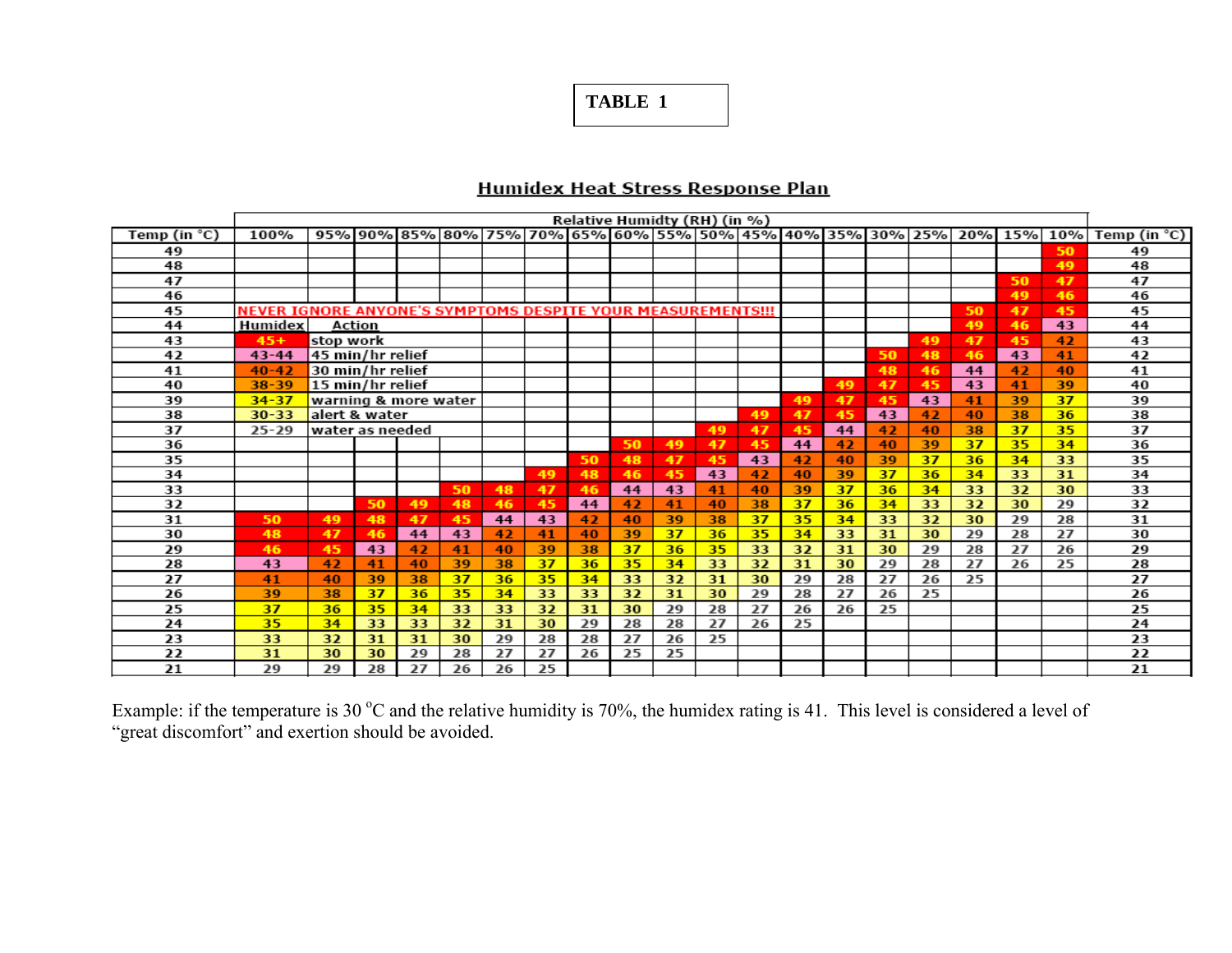## **TABLE 2**

| <b>Humidex 1</b> | Response                                                                                                                                                                                                | <b>Humidex 2</b> |
|------------------|---------------------------------------------------------------------------------------------------------------------------------------------------------------------------------------------------------|------------------|
| $25 - 29$        | supply water to workers on an "as needed" basis                                                                                                                                                         | $32 - 35$        |
| $30 - 33$        | post Heat Stress Alert notice;<br>encourage workers to drink extra water;<br>start recording hourly temperature and relative humidity                                                                   | $36 - 39$        |
| $34 - 37$        | post Heat Stress Warning notice;<br>notify workers that they need to drink extra water;<br>ensure workers are trained to recognize symptoms                                                             | $40 - 42$        |
| $38 - 39$        | work with 15 minutes relief per hour can continue;<br>provide adequate cool (10-15°C) water;<br>at least 1 cup (240 mL) of water every 20 minutes<br>worker with symptoms should seek medical attention | $43 - 44$        |
| $40 - 41$        | work with 30 minutes relief per hour can continue in<br>addition to the provisions listed previously;                                                                                                   | $45 - 46*$       |
| $42 - 44$        | if feasible, work with 45 minutes relief per hour can<br>continue in addition to the provisions listed above.                                                                                           | $47 - 49*$       |
| 45<br>or over    | only medically supervised work can continue                                                                                                                                                             | 50*<br>or over   |

## **Recommended Actions Based on the Humidex Reading**

Humidex calculator: http://www.ohcow.on.ca/menuweb/heat\_stress\_calculator.htm

 $\textdegree$  at Humidex exposures above 45, heat stress should be managed as per the ACGIH TLV<sup>®</sup>

**Humidex 1:** Applies to unacclimatized workers performing moderate physical work Also applies to acclimatized workers performing heavy physical work

## *Administer General Controls:*

- i) Provide annual Heat Stress Training
- ii) Encourage adequate fluid replacement
- iii) Permit self limitation of exposure
- iv) Encourage the watching out for symptoms in co-workers
- v) Adjust expectations for workers coming back to work after absence

**Note**: Clothing and radiant heat must also be taken into account when using this Guideline.

**Humidex 2:** Applies to acclimatized workers performing moderate physical work Also applies to unacclimatized workers performing light physical work

## *Administer Job Specific Controls in addition to General Controls*

- i) Include all the General Controls above
- ii) Engineering controls to reduce physical job demands
- iii) Shield radiant heat
- iv) Increase air movement
- v) Reduce heat and moisture emissions at the source